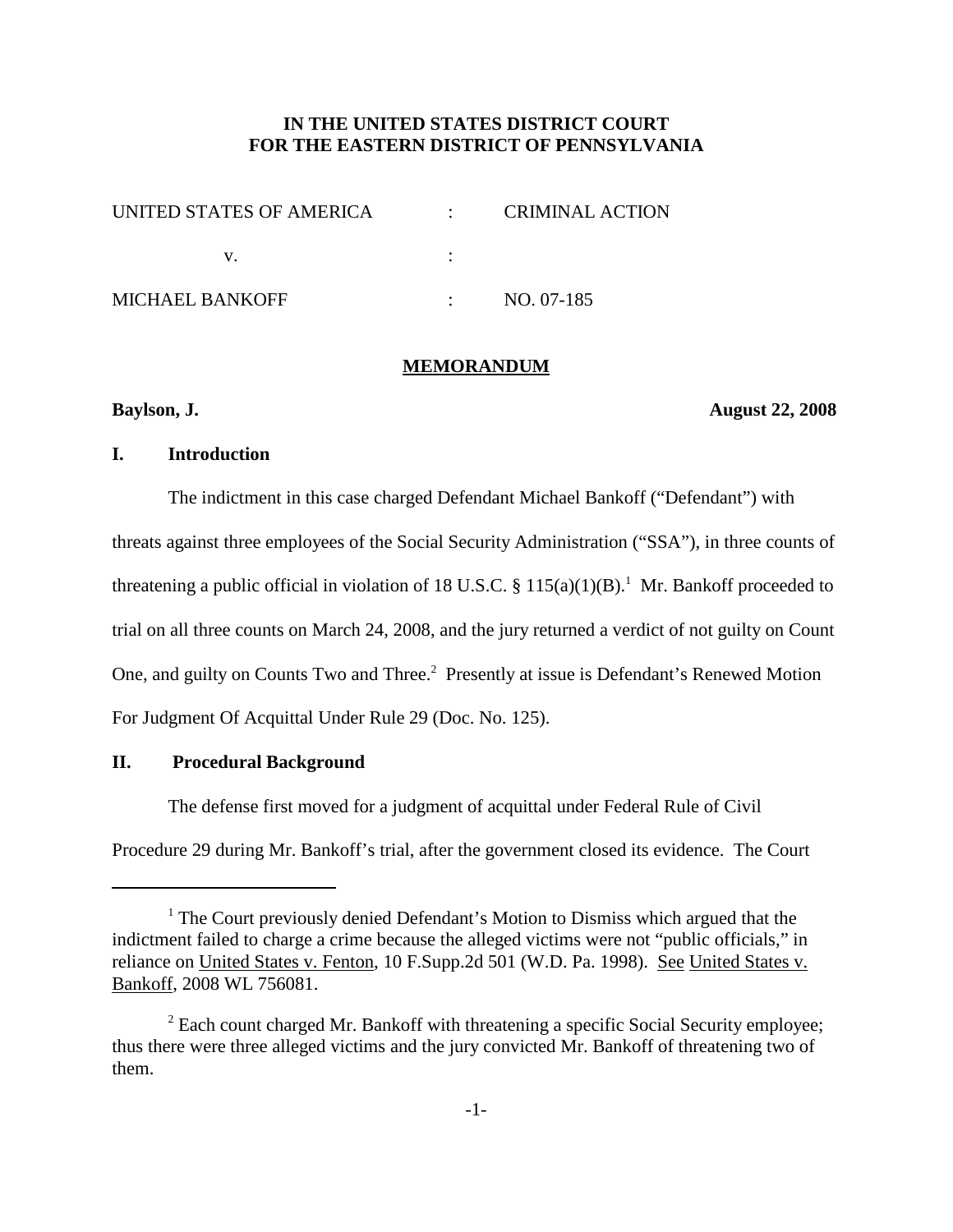reserved decision on the motion, pursuant to Rule 29(b). After the close of all the evidence, the defense renewed its motion for judgment of acquittal, and again the Court reserved decision on the motion. On March 26, 2008, the jury acquitted Mr. Bankoff of threatening one of the SSA employees, Mr. Dan Sphabmixy (Count I), but convicted Mr. Bankoff of threatening two other SSA employees, Ms. Susan Tonik (Count II) and Ms. Crystal Robinson (Count III). On March 31, 2008, the defense timely renewed its motion for acquittal, and later filed a supporting memorandum (Doc. No. 125). The government filed an opposing brief (Doc. No. 130), and the defense replied (Doc. No. 132).

On July 25, 2008, the undersigned acquitted Mr. Bankoff of Count III (threatening Ms. Robinson) in a ruling from the bench because there had been insufficient evidence, at trial, for the jury to conclude that Ms. Robinson was a "federal official". This Memorandum explains the reasons for that order.

## **III. Issues Presented**

# **A. Whether the Evidence was Sufficient to Prove that Ms. Tonik and Ms. Robinson Were Federal Officials**

In order to convict Mr. Bankoff for threatening a federal official in violation of 18 U.S.C.  $§$  115(a)(1)(B), the jury was required to determine that the alleged victim qualified as a "federal" official". The Court instructed the jury as follows:

The second element that the government must prove beyond a reasonable doubt is that at the time of the alleged threat, the individuals named in the indictment were federal officials. The government does not have to prove that the defendant knew that these individuals were federal officials. In determining whether the individuals named in the indictment were federal officials, you should consider the extent of the individual's authority to act on behalf of the United States government, in this case on behalf of the Social Security Administration. An official is authorized to exercise governmental functions and to make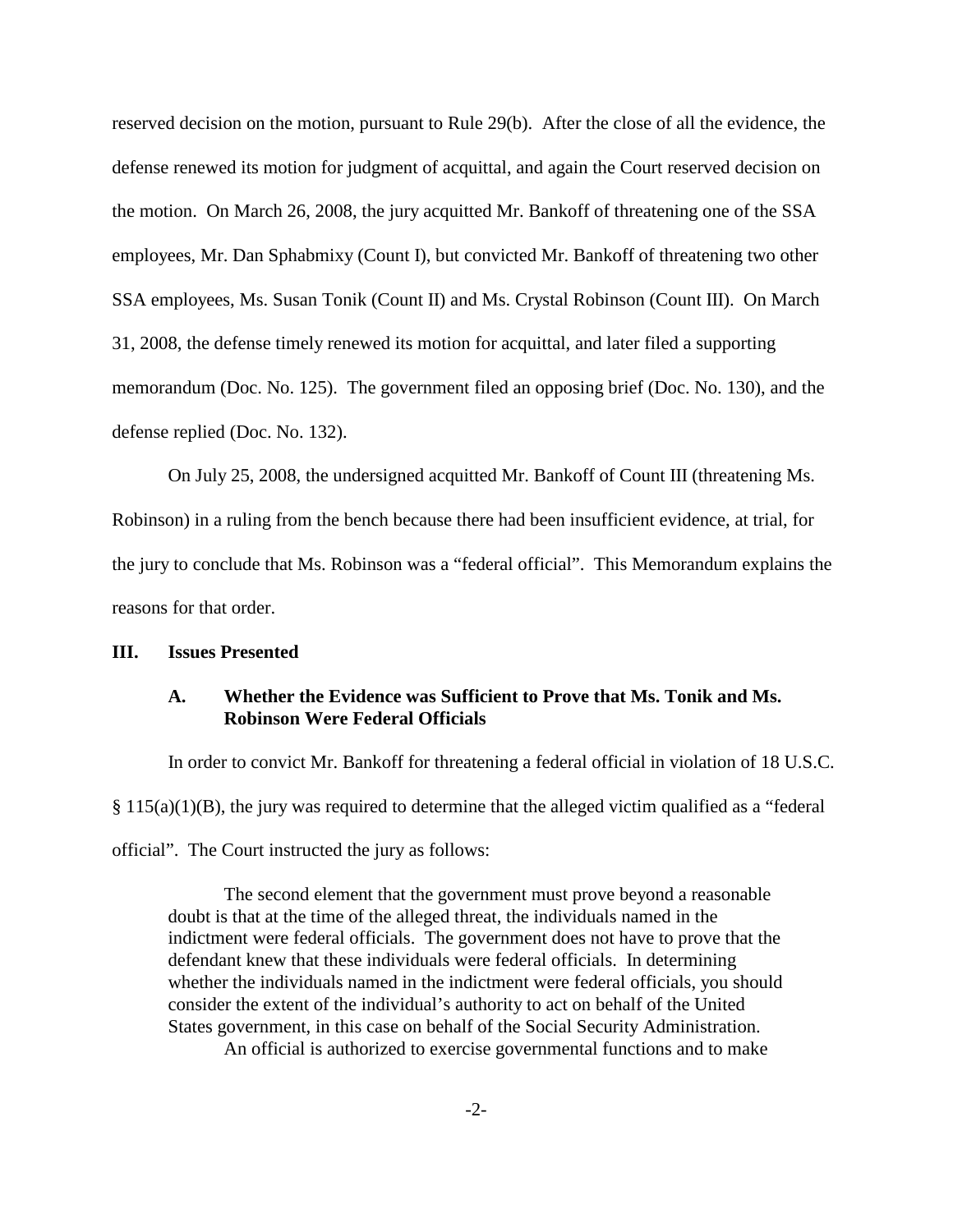decisions on behalf of the government. An official is a person who is authorized to exercise his or her discretion in the performance of his or her government duties, as distinguished from an employee who performs routine and subordinate functions.

The crime of threatening a federal official is designed to protect federal officials acting in pursuit of their official functions, and therefore, it is sufficient to satisfy this element for the government to prove that the victim was a federal official at the time of the alleged threat. Whether the defendant knew that the victim was a federal official at the time is irrelevant to such a determination, and should not be considered by you.

As noted above, the jury convicted Mr. Bankoff of threatening Ms. Tonik and Ms.

Robinson in violation of 18 U.S.C.  $\S$  115(a)(1)(B), and therefore must have determined that they

were both "federal officials." The defense and the government dispute whether the evidence

presented at trial was sufficient to support that determination.

# **B. Whether the Evidence was Sufficient to Prove the Other Elements of Count Three: True Threat and Criminal Intent**

Also in dispute is whether the government proved by substantial evidence the remaining elements of Count III. According to the defense, there was insufficient evidence to conclude that Mr. Bankoff's communications to Ms. Robinson constituted true threats. The defense argues that Mr. Bankoff's statements to Ms. Robinson represented a fleeting spurt of transitory anger, but not true threats. In opposition, the government contends that the evidence supports the jury's reasonable conclusion that the statements were threats and refers to Ms. Robinson's testimony that she feared Mr. Bankoff would "try to do something."

The defense also claims that the evidence presented at trial did not support a finding that Mr. Bankoff acted with the intent to impede, intimidate, and interfere with Ms. Robinson while she was performing her official duties. According to the government, however, the evidence showed that Mr. Bankoff did not randomly call Ms. Robinson, and in fact called her and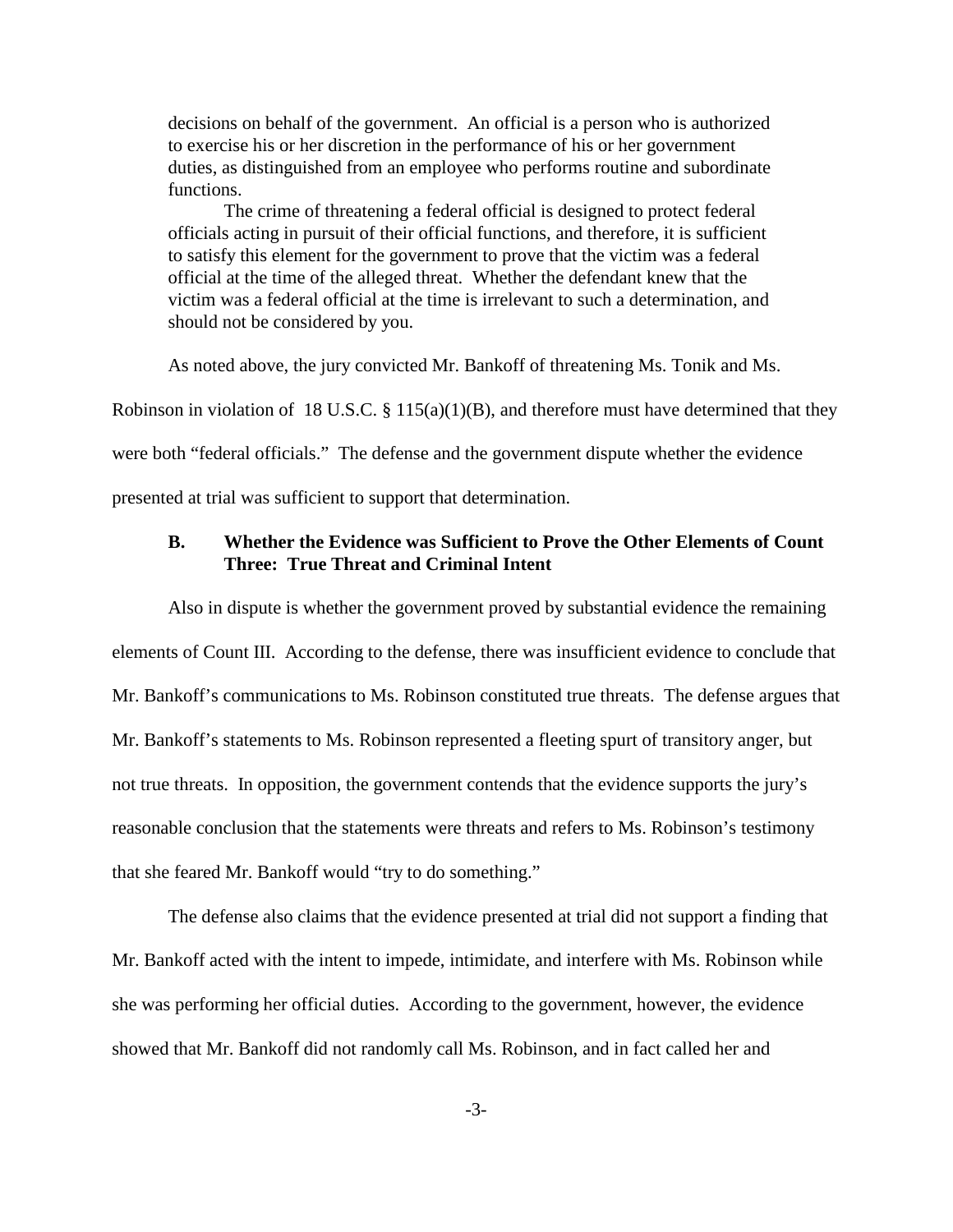threatened her specifically because of her role as a SSA employee.

#### **IV. Discussion**

### **A. Standard for Judgment of Acquittal**

Federal Rule of Criminal Procedure 29(c) provides, in pertinent part, that "if the jury has returned a guilty verdict, the court may set aside the verdict and enter an acquittal." Fed. R. Crim. P.  $29(c)(2)$ . In ruling on a motion for acquittal based on insufficiency of the evidence pursuant to Rule 29, the court must view the evidence in the light most favorable to the government and must "presume that the jury properly evaluated the credibility of witnesses, found the facts, and drew rational inferences." United States v. Iafelice, 978 F.2d 92, 94 (3d Cir. 1992). Furthermore, "a verdict will be overruled only if no reasonable juror could accept the evidence as sufficient to support the conclusion of the defendant's guilty beyond a reasonable doubt." United States v. Coleman, 811 F.2d 804, 807 (3d Cir. 1987). It is the Court's duty, therefore, to "independently re-examine the record and determine as a matter of law whether the evidence could support an inference of guilt beyond a reasonable doubt." United States v. Ashfield, 735 F.2d 101, 106 (3d Cir. 1984). In so doing, the Court may not substitute its opinion for that of the jury and is limited to determining whether the jury made a permissible conclusion. Id.

## **B. Federal Officials**

#### **1. Ms. Robinson**

At the time Mr. Bankoff threated Ms. Robinson, she held the job title of "service representative." On direct examination, Ms. Robinson testified about her job duties as follows:

Q. Okay. All right. Now you said you were a service representative.

-4-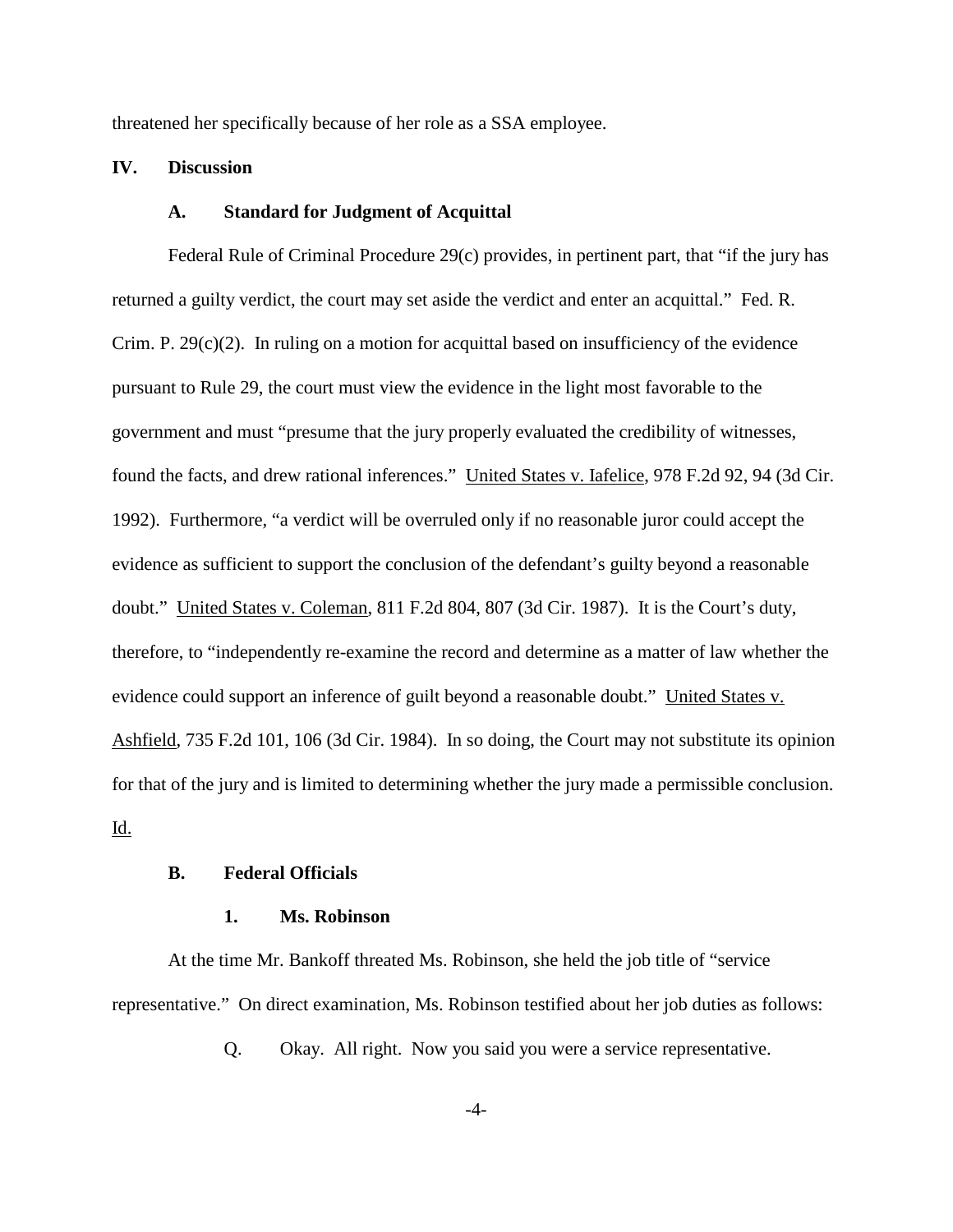Just tell the jury very generally, what does a service representative do?

A. A service representative would answer general inquiries from the public. We were basically the first line of – that you would see when you would come into the office, or when you would call into the office we would answer questions about, you know, if someone was receiving benefits, whether they were entitled to benefits, payment issues, and things of that nature.

NT 3/25/08 at 114-115.

This testimony is insufficient to reasonably conclude that Ms. Robinson was a federal official. As noted above, the jury was instructed that a federal official "is authorized to exercise governmental functions and to make decisions on behalf of the government." Ms. Robinson's testimony as to her job duties does not indicate that she made decisions on behalf of the government. Ms. Robinson testified about other aspects of her job, but none of the testimony supports the conclusion that she was a federal official. For example, Ms. Robinson explained that answering the telephones was part of her usual job duties, NT 3/25/08 at 117-118. Ms. Robinson also testified that she did not have the authority to hire or supervise other employees. NT 3/25/08 at 138. This evidence does not provide a basis for the jury to determine that Ms. Robinson was authorized, at the time Mr. Bankoff threatened her, to make decisions on behalf of the federal government.

The government relies on Ms. Tonik's testimony to argue that Ms. Robinson was a federal official. Ms. Robinson had the job title "service representative" when Mr. Bankoff threatened her, and Ms. Tonik testified about the duties of service representatives generally. NT 3/25/08 at 55-56. Ms. Tonik stated that service representatives determine whether they can answer a question themselves or must refer the question to a claims representative. Id.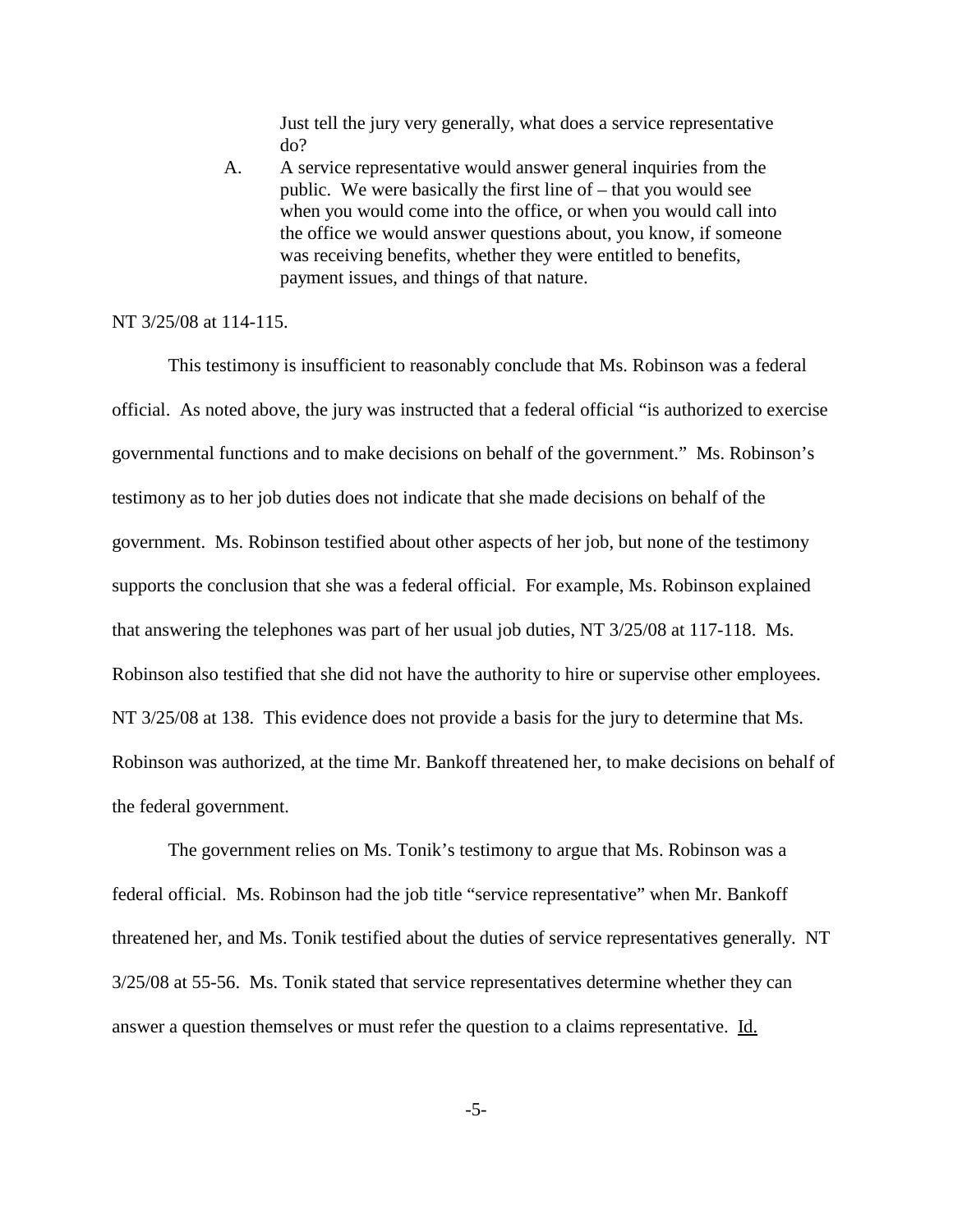According to the government, because Ms. Robinson determined whether to address a question or to refer it, it was reasonable for the jury to conclude that she was a federal official. The Court disagrees. As noted above, the Court instructed the jury that federal officials make decisions on behalf of the federal government and exercised governmental functions. The pertinent jury instruction also specified that federal officials should be distinguished from employees who perform routine and subordinate functions. Although Ms. Robinson's work as a service representative at the SSA was valuable, she performed routine and subordinate functions. The evidence indicates that she answered the telephone, responded to the questions she could answer, and forwarded the questions she could not answer. The prosecution did not present evidence suggesting that Ms. Robinson made decisions on behalf of the federal government or exercised governmental functions. The evidence introduced at Mr. Bankoff's trial was thus insufficient for a reasonable jury to conclude that Ms. Robinson was a federal official, and the Court acquitted Mr. Bankoff on Count III.

## **2. Ms. Tonik**

In contrast, the government presented sufficient evidence to allow the jury to find that Ms. Tonik, who was an "operations supervisor" at the time Mr. Bankoff threatened her, qualified as a federal official. Ms. Tonik testified that she oversaw the daily operation of the supplemental security income program in the local field office, NT 3/25/08 at 54, and if a member of the public asked to speak with a supervisor, Ms. Tonik fielded that inquiry. The evidence further indicates that Ms. Tonik supervised "claims representatives" who had the authority to adjudicate claims on behalf of the federal government. NT 3/25/08 at 54; NT 3/24/08 at 120.

This evidence is sufficient for a reasonable jury to conclude, based on the applicable jury

-6-